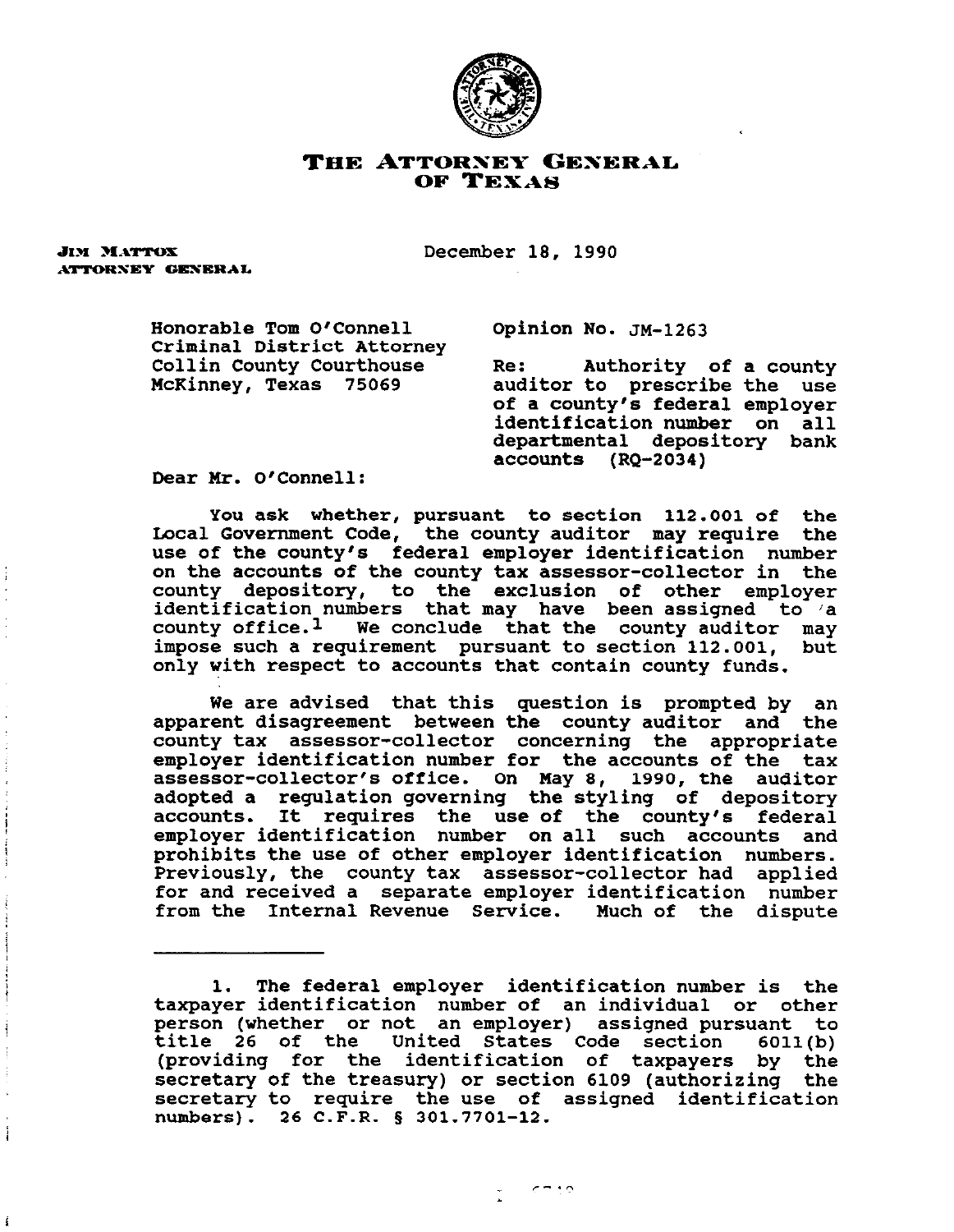Honorable Tom O'Connell - Page 2 (JM-1263)

appears to center on whether the tax assessor-collector **was**  entitled to receive a separate employer identification number. That is a matter within the jurisdiction of the Internal Revenue Service, but we **can** ascertain the authority of the county auditor to adopt the regulation in question pursuant to section 112.001 of the Local Government Code. Furthermore, since there is disagreement between the county auditor and the county tax assessor-collector over the statutory duties of each office, we will respond accordingly.

K. Charles

r,

 $\mathbf{y}$ 

!

Section 112.001 of the Local Government Code provides the following:

> In a county with a population of less than 190,000, the county auditor may adopt and enforce regulations, not inconsistent with law or with a rule adopted under Section 112.003, that the auditor considers necessary for the speedy and proper collecting, checking, and accounting of the revenues and <u>other funds and fees that belon</u> <u>county</u>. (Emphasis added.)

The authority granted under this provision plainly extends only over funds that "belong to the county." Section 112.001 is derived from article 1656, V.T.C.S., : and is identical in substance to article 1656 as it was first enacted in 1905. See Acts 1905, 29th Leg., ch. 161, at 381.2

2. In contrast, a county auditor in a county with a population of 190,000 or more may adopt and enforce regulations for the speedy and proper collecting, checking, and accounting of

> the revenues and other funds and fees that belong to the county or to a person **for** whom a.. . county officer . . . has made a collection or for whose use or benefit the officer holds or has received funds.

Local Gov't Code  $\S$  112.002(b).

 $\ddot{\downarrow}$  $\ddot{\phantom{0}}$ 

> Section 112.002 is the descendant of article 1656a, first enacted in 1933. Acts 1933, 43rd Leg., ch. 98, at 217. It,<br>too, reflects the substance of the predecessor statute. In too, reflects the substance of the predecessor statute. an opinion considering the practice of certain county (Footnote Continued)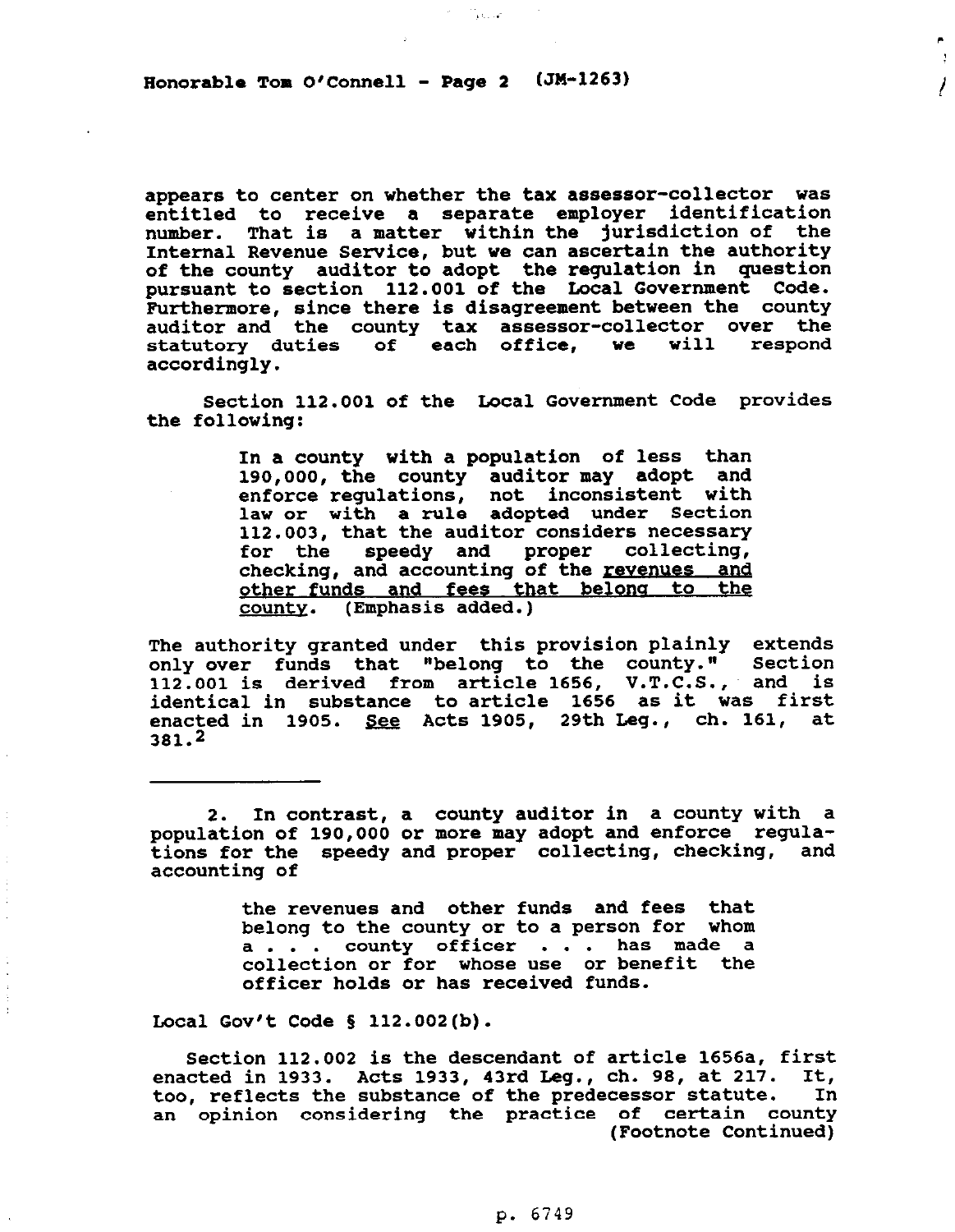The county auditor's power to prescribe accounting regulations under section 112.001 should also be contrasted with the audit authority of the county auditor. Section 115.001 of the Local Government Code gives the auditor "continual access" to the "books, accounts, reports, vouchers, and **other** records **of** any officer." He is required to examine and investigate the correctness of these records. Under section 115.002(b), the auditor is required to check the books and examine the reports of all county officers, including the tax assessor-collector. Section 115.0035 of the code, enacted in 1989, authorizes the county auditor to examine and verify the correctness of the accounts of all precinct, county, and district officials. "Accounts" is defined as "all public funds that are subject to the control of any precinct, county or district official," including funds of law enforcement *agencies* and attorneys for the state composed of seized and forfeited property. These provisions do not distinguish between records concerning the collection of county funds and non-county funds. Compare Local Gov't Code § 115.002(a) (auditor shall examine and report on all reports made to the commissioners court "that are about the collection of money for the county") with id. § 115.901 (auditor shall examine accounts, dockets, and records of county tax assessor-collector, among others, to determine whether **money** "belonging to the county and in possession of the officer" has not been accounted for and paid over as required by law). Thus, the county auditor's power to audit the accounts of county officers is broader than his power to adopt and enforce regulations under section 112.001.

Consequently, in order to determine the validity of a regulation adopted by the county auditor under section

## (Footnote Continued)

officers of accepting reimbursements for dishonored checks on behalf of the recipients of the checks, this office stated broadly that a county auditor could, pursuant to article 1656a, adopt and enforce regulations for the collecting, checking, and accounting of funds not belonging to the county but collected by a county officer in an official capacity or under color of authority. Attorney General Opinion C-277 (1964); see also Attorney General Opinion WW-86 (1957) (pursuant to article 1656a, county auditor could require chief probation officer of Dallas County to deposit with county treasurer money collected for child support in divorce cases). Neither section 112.001 nor its predecessor, article 1656, provide an equivalent extension of the county auditor's authority.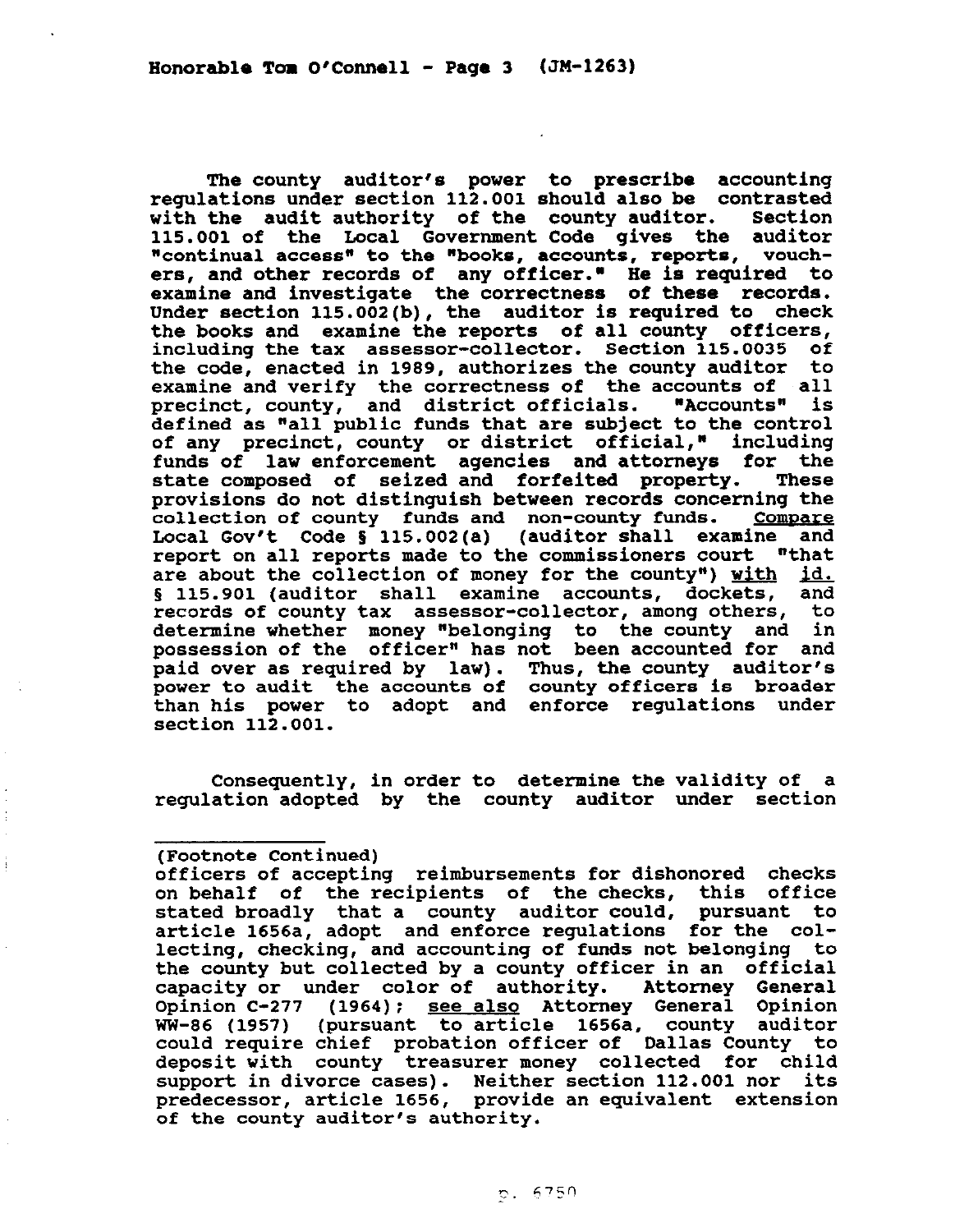Honorable Tom  $O'$  Connell - Page 4 (JM-1263)

112.001, it is necessary to first determine whether the funds to which the regulation relates comprise county funds. In the case of the county tax assessor-collector, there are a number of instances in which funds collected by the office and deposited in the county depository may not be characterized as county funds.

 $\mathcal{C}=\mathfrak{g}^{\mathbb{C}}$  ,  $\mathcal{C}=\mathcal{C}^{\mathbb{C}}$ 

The basic duties of the county tax assessor-collector are prescribed by title 1 of the Tax Code, designated the Property Tax Code.<sup>3</sup> He is responsible primarily for the assessment and collection of county property taxes, but may have the duty of performing these functions for another taxing unit.

Various laws govern the deposit of taxes collected by the county tax assessor-collector for other taxing units. See. e.g., Local Gov't Code § 116.113(b); Tax Code  $31.10(d)$ . The following discussion is merely illustrative of the funds involved. It does not purport to be exhaustive, but is intended to assist you in determining whether the auditor's regulation is applicable to particular funds.

When the county tax assessor-collector collects taxes on behalf of other taxing units, he acts as the agent of the other taxing unit. See Aldine Indep. <u>Standley</u>, 280 S.W.2d 578 (Tex. 1955); Attorney General Opinion M-859 (1971). With rare exceptions, the collection of funds by an agent on behalf of his principal does not diminish the title of the principal in such property. See  $3$ Am. Jur. 2d, Agency § 222-224 (1986). Therefore, we do not believe the monies collected by the county tax assessor-collector on behalf of other taxing units and placed in the county depository can be characterized as county funds subject to the county auditor's authority under section 112.001 of the Local Government Code.

The county tax assessor-collector is entitled by law to a reasonable fee, not to exceed actual costs, for collecting taxes for another taxing unit pursuant to section  $(4, 23(a)(1), (a)(2), \text{ or } (a)(3).$  Tax Code § 6.27(b). The fees received are not retained by the tax assessor-collector, but must be paid into the county treasury. Tex. Const. art. XVI, § 61; Attorney General Opinion M-624 (1970). They are appropriately characterized as county

-i

<sup>3.</sup> A comprehensive discussion of the powers and duties of the county tax assessor-collector appears in 35 D. Brooks, County and Special District Law ch. 13 (Texas Practice 1989).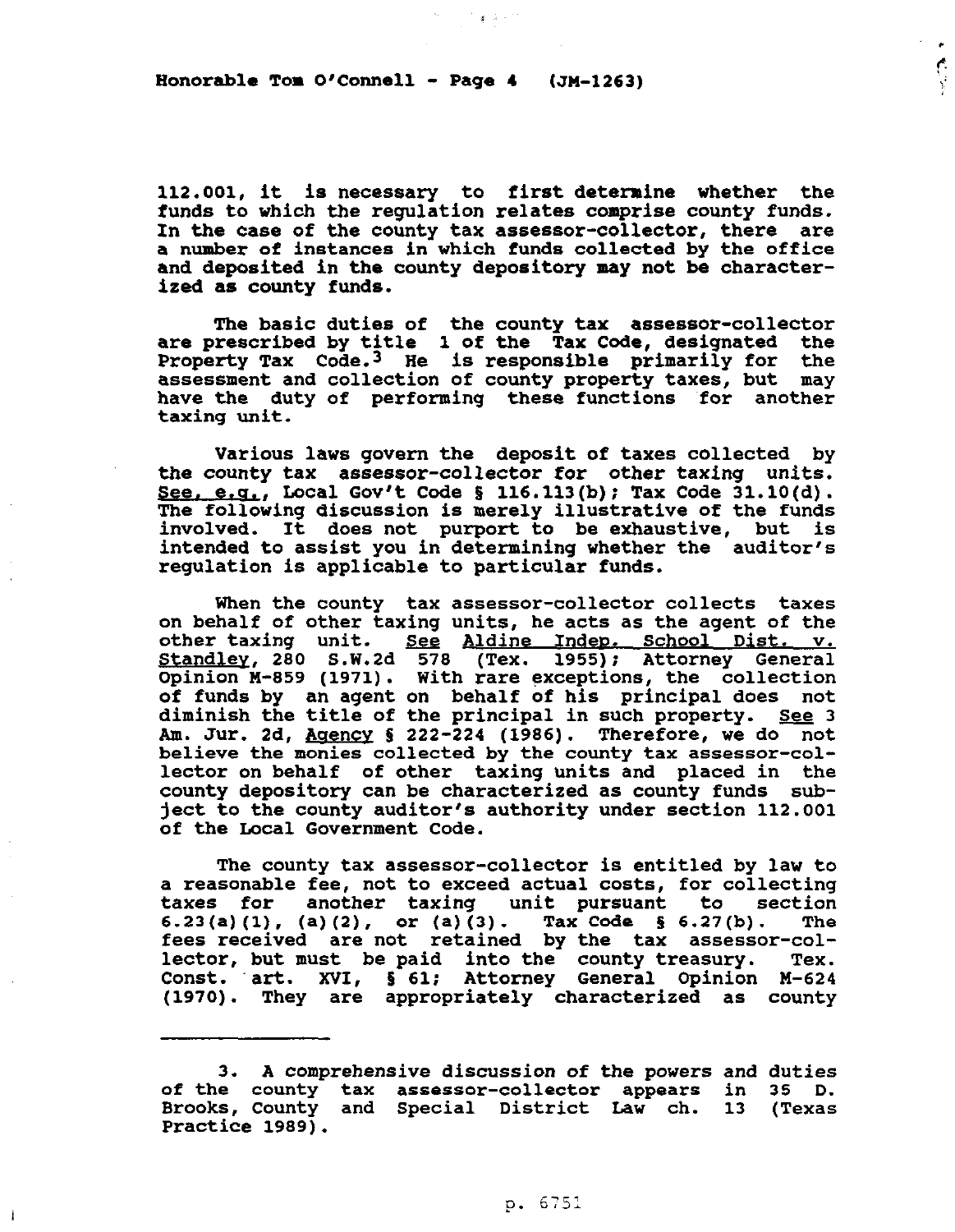funds, and thus are subject to the auditor's power to adopt regulations under section 112.001.

The county tax assessor-collector is also designated the agent of the state Department of Highways and public Transportation for the registration of motor vehicles and the collection of motor vehicle fees. See V.T.C.S. art. 6675a-2 et seq. He is required to deposit a portion of the motor vehicle registration fees collected by his office in the county depository to the credit of the county road and bridge fund. The sum of the deposit is determined by a formula that specifies the maximum amount of fees a county may<br>retain before remitting the balance to the Department of retain before remitting the balance to the Department of<br>Highways and Public Transportation. V.T.C.S. art. and Public Transportation. 6675a-10(a), (b).

The commissioners court may impose an optional registration **fee of** either five or ten dollars (depending on the population of the county) on each vehicle registered in the county, unless the vehicle is exempted from the payment of registration fees. V.T.C.S. art. 6675a-9a. The county tax assessor-collector must deposit 97 percent of the optional county registration fee in the county depository to the credit of the road and bridge fund; the remainder is remitted to the Department of Highways and Public Transportation. V.T.C.S. art. 6675a-lO(c-2).

The county tax assessor-collector may defer remittance of certain motor vehicle registration fees and deposit them in an interest bearing account or certificate in the county depository. V.T.C.S. art. 6675a-10(d). The county owns all interest earned on fees so deposited, and such interest is<br>credited to the road and bridge fund. V.T.C.S. art. credited to the road and bridge fund. V.T.C.S. art.<br>6675a-10(f). We think there can be no-doubt that all funds 6675a-10(f). We think there can be no doubt that all funds credited to the road and bridge fund pursuant to these provisions "belong" to the county within the meaning of section 112.001 of the Local Government Code. **same**  token, funds collected on behalf of and remitted to the state under these provisions are not county funds subject to the county auditor's authority under section 112.001.

Furthermore, the County Road and Bridge Act entitles the county tax assessor-collector to deduct as a fee of<br>office \$1.50 from each motor vehicle registration and office \$1.50 from each motor vehicle registration and collect \$1.00 as a service charge for registrations that are mailed or delivered by electronic means. V.T.C.S. art. 6702-1, § 4.202(a), (b), (c); see also Local Gov't Code § 118.171 (fee for returned checks). These amounts belong to the county for purposes of section 112.001.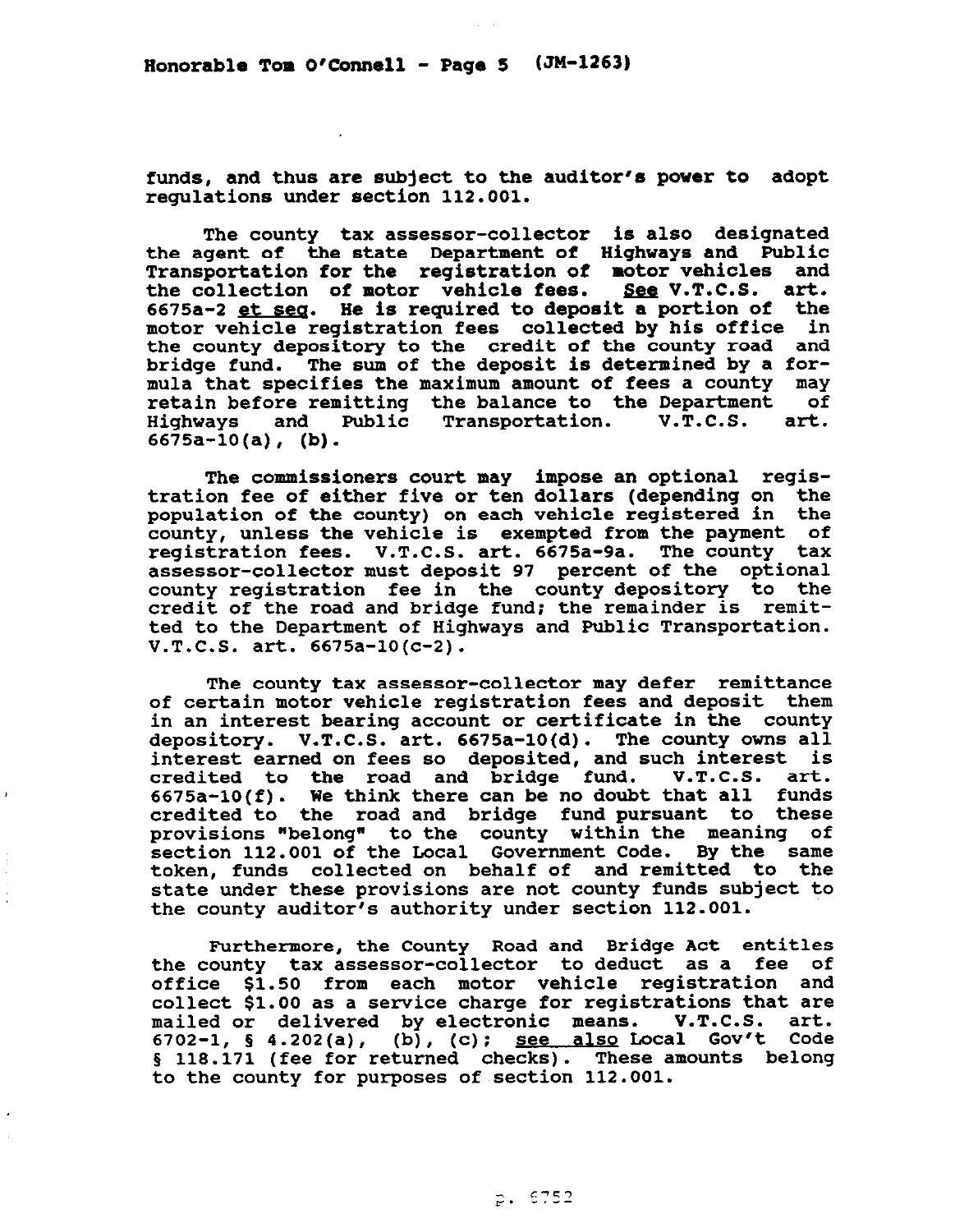Honorable Tom  $O'$ Connell - Page 6  $(JM-1263)$ 

The same reasoning applies to **fees** the county tax assessor-collector receives for collecting various fees taxes imposed pursuant to the following provisions:

- $(1)$  Tax Code  $\S$ § 152.021 152.026 (taxes imposed on transfers **of** title and motor vehicle rentals), 152.041 (duty of county tax assessor-collector), 152.121 (tax assessor-collector shall five percent of taxes and penalties collected under ch. 152 as fees of office or fees to be paid into officers salary fund):
- (2) V.T.C.S. art. 6687-l (Certificate of Title Act), 5 57 (tax assessor-collector shall turn over \$5 of each \$10 fee<br>collected to county treasurer for collected to county treasurer deposit in officers salary fund, and either remit remaining \$5 to Department of Highways and Public Transportation or defer remittance and deposit or invest as authorized in this section, with accrued interest belonging to the county):
- (3) Parks & Wildlife Code §§ 31.0341 (tax<br>assessor-collector shall retain ten assessor-collector shall retain percent of fee collected for issuance of certificates of number for motorboats), 31.048 (same with respect to certificates of title for motorboats and outboard motors, or for notation of security interest, lien or other encumbrance).

Accordingly, you are advised that the county auditor may prescribe a rule requiring the use of the county's employer identification number on all accounts in the county depository pursuant to the authority conferred by section 112.001 of the Local Government Code, but only with respect to accounts that represent funds belonging to the county.

## SUMMARY

A county auditor in a county vith a population of less than 190,000 may adopt and enforce a regulation pursuant to section 112.001 of the Local Government Code that requires the use of the county's federal employer identification number on all

 $\overline{\mathbf{r}}$